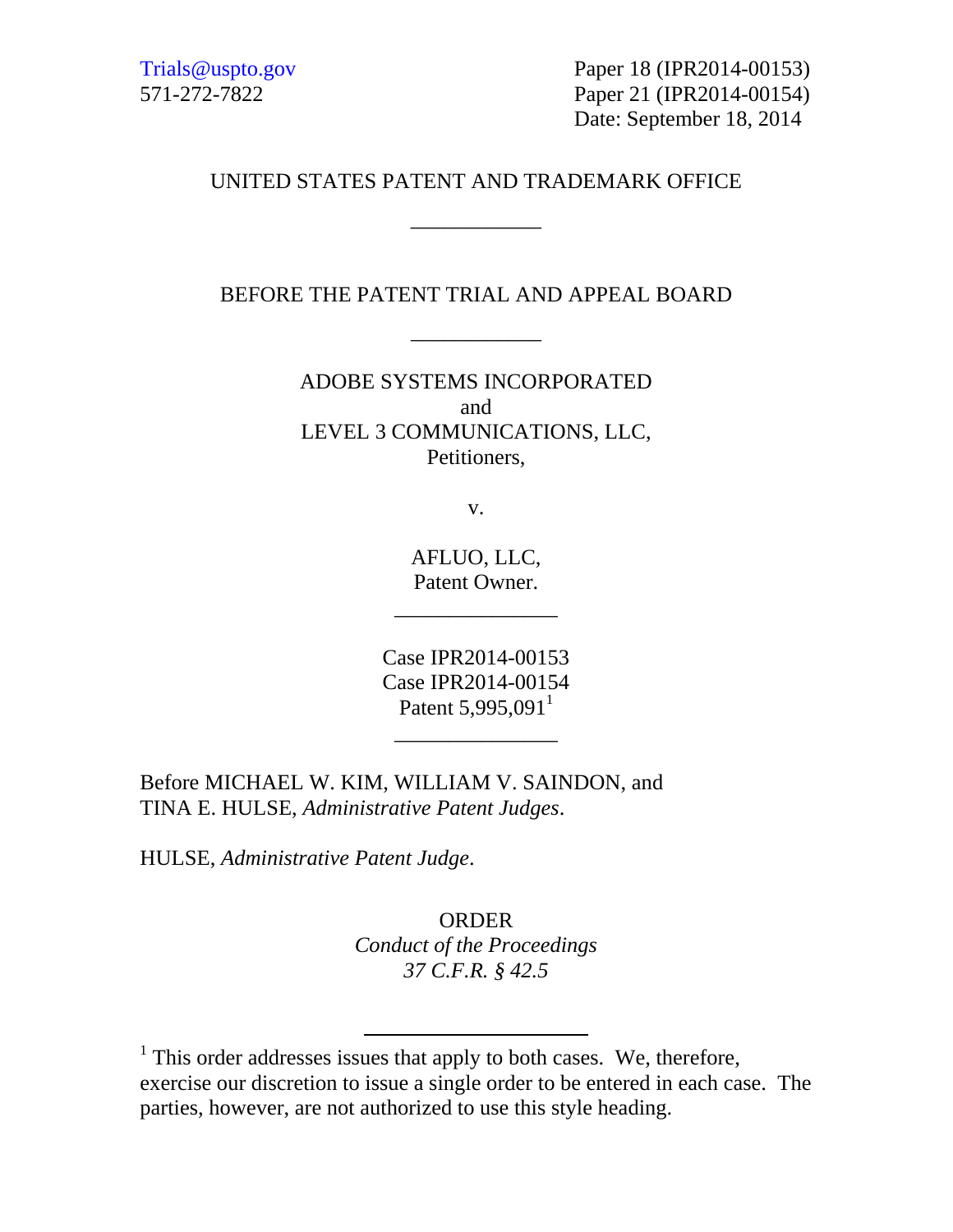## IPR2014-00153 IPR2014-00154 Patent 5,995,091

A conference call was held on September 17, 2014, among Christopher Kelley, counsel for Adobe Systems Incorporated and Level 3 Communications, LLC ("Petitioners"), Lori Gordon, counsel for Afluo, LLC ("Patent Owner"), and Judges Kim, Saindon, and Hulse. Patent Owner requested the conference call to seek authorization to file a motion to strike portions of Petitioners' Reply and the accompanying declaration testimony in each proceeding.

Specifically, Patent Owner asserted that Petitioners raised new issues and evidence in the Reply that Petitioners could have presented in the Petition. For example, Patent Owner contended that Petitioners raised new issues regarding the Azadegan reference that should have been included as part of the prima facie case set forth in the Petition. Patent Owner also argued that it should be permitted to file a motion to strike as a matter of fundamental fairness, because it does not have an opportunity to respond to the new issues raised by the Reply. In response, Petitioners asserted that the arguments regarding Azadegan were not new, that they were raised in the Petition, and that Patent Owner had notice of these alleged new issues.

Upon considering both parties' arguments, the panel denied Patent Owner's request for authorization to file a motion to strike. We explained that, generally speaking, as long as the Reply is in response to arguments raised in the Patent Owner's response, then it is within the proper scope of a Reply. 37 C.F.R. § 42.23. Moreover, we explained that the panel can determine for itself whether the Reply raises new issues or evidence that should have been submitted with the Petition, and can discount any such arguments accordingly. Indeed, Patent Owner agreed that there was nothing

2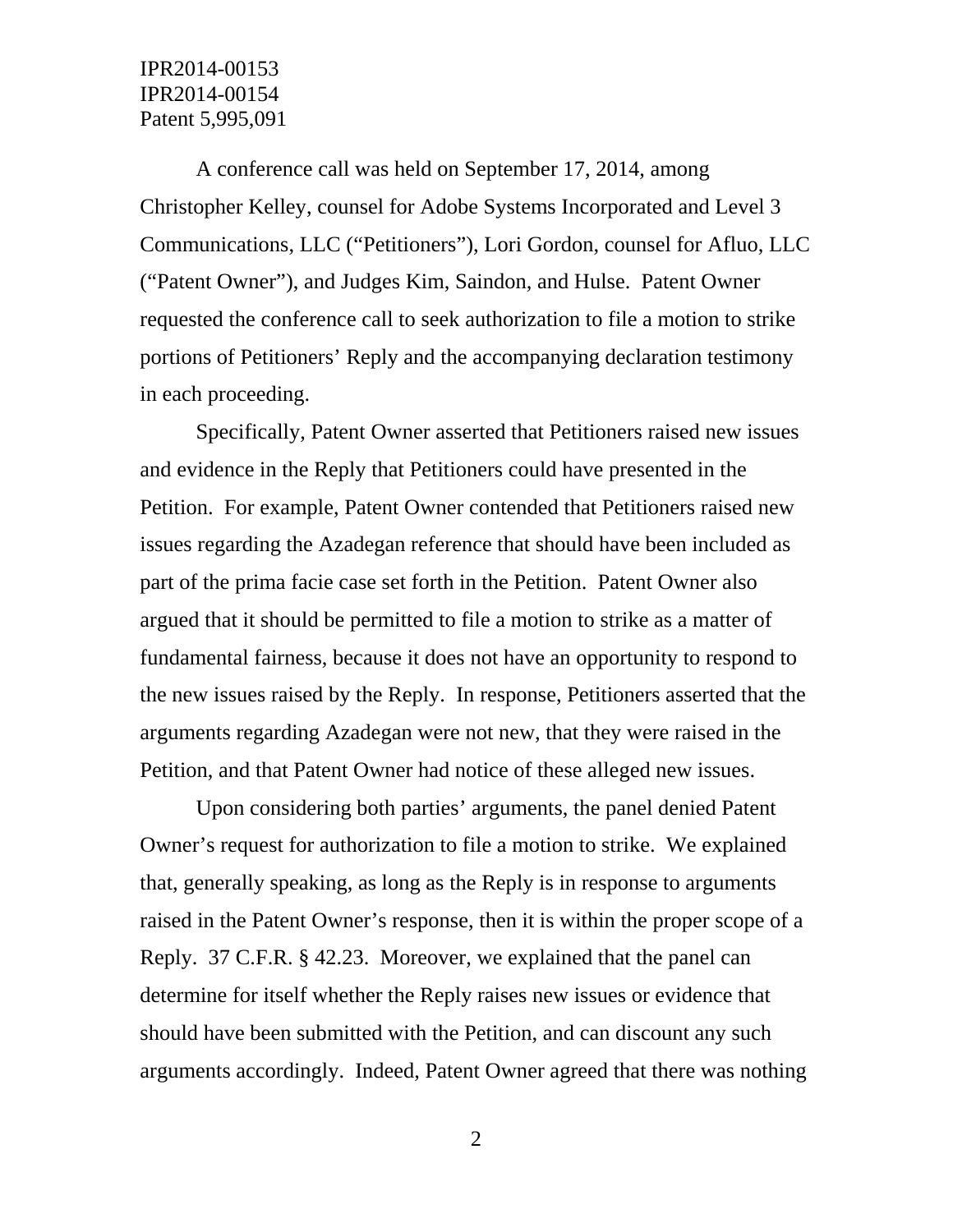IPR2014-00153 IPR2014-00154 Patent 5,995,091

particular about this case that would prevent the panel from making that determination.

We further explained that Patent Owner can file a motion for observations after the cross-examination of the declarant, and that it can note during the oral hearing which arguments and evidence it believes are new. In doing so, Patent Owner can create a record and notify the panel of the alleged new issues and evidence. While reviewing the parties' papers and preparing the final written decision, we can consider Patent Owner's assertions (and any response by Petitioners) and determine what weight, if any, to give the alleged new arguments and evidence.

In consideration of the foregoing, it is hereby:

ORDERED that Patent Owner's request for authorization to file a motion to strike portions of Petitioners' Reply and the accompanying declaration is DENIED.